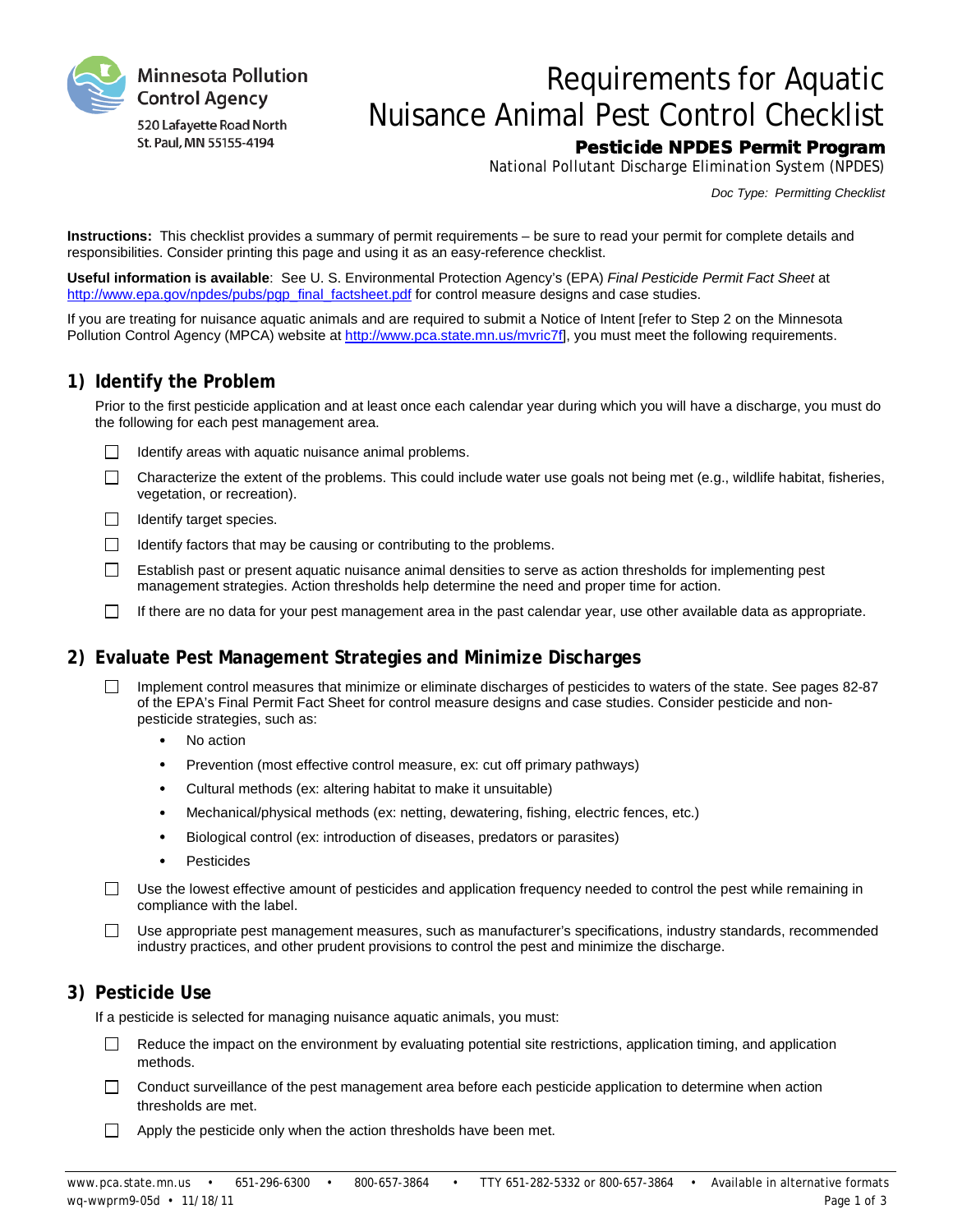### **4) Report Adverse Incidents**

Refer to Step 6 on the MPCA website at<http://www.pca.state.mn.us/zihyc83> for more detailed reporting information. If you are aware or are made aware of an Adverse Incident – such as distressed or dead plants or animals – which may be the result of your pesticide application, you must:

Immediately notify the Minnesota Duty Officer at 651-649-5451 or 800-422-0798.  $\Box$ 

 $\Box$ Submit an Adverse Incident Report within 15 days. The MPCA has developed an Adverse Incident Report form for you to use (found on the MPCA website at [http://www.pca.state.mn.us/publications/wq-wwprm9-02.doc\)](http://www.pca.state.mn.us/publications/wq-wwprm9-02.doc).

 $\Box$ If you determine that the adverse incident was not a result of your pesticide application, submit a justification letter or email to the MPCA within 15 days.

*Note: These Adverse Incident reporting requirements are in addition to those required by Federal Insecticide, Fungicide, and Rodenticide Act.*

#### **5) Keep Records**

You must keep the following records at the address submitted on the Notice of Intent. The information must be documented within 15 days of pesticide application and must be retained for five years. An asterisk indicates information that is also required in the Annual Report (refer to Step 7 on the MPCA website at [http://www.pca.state.mn.us/qzqhc84\)](http://www.pca.state.mn.us/qzqhc84).

- $\Box$  A copy of the Notice of Intent submitted to the MPCA.
- Your assigned permit tracking number.\*
- Any correspondence exchanged between you and the MPCA.
- $\Box$ Records of the acres or linear miles treated to demonstrate if your discharge exceeds the Threshold(s).
- □ A copy of any Adverse Incident Reports.<sup>\*</sup>
- $\Box$ Rationale for any determination that reporting of an Adverse Incident was not required.
- $\Box$ Target pests identified.\*
- $\Box$ Pest density prior to pesticide application.
- $\Box$ Water bodies, either by name or by location, to which you discharged pesticides. Consider recording latitude and longitude, too, since it is required on the Annual Report.\*
- $\Box$ Quantity of each pesticide product applied to each treatment area.
- $\Box$ Whether visual monitoring was conducted and if not, why not.
- $\Box$ Any unusual or unexpected effects on non-target organisms.
- П Documentation of equipment cleaning, calibration, and repair (only if the Decision-maker is also the Applicator).

The following records kept by the applicator are required by the Minnesota Department of Agriculture and by this permit. If application is done by a for-hire applicator, the applicator is required to give you a copy of these records:

- Name of applicator (individual and company), including license number and company address.
- $\Box$  Pesticide application dates and times.
- $\Box$  Brand name of the pesticide, the EPA registration number, and dosage used.\*
- $\Box$  Location of the site where the pesticide was applied.\*
- $\Box$ Number of units treated, such as acres or linear feet.\*
- $\Box$ Temperature, wind speed, and wind direction at time of each pesticide application.

\*Also required in the Annual Report (refer to Step 7 on the MPCA website a[t http://www.pca.state.mn.us/qzqhc84\)](http://www.pca.state.mn.us/qzqhc84).

Large Entities, defined as public entities that serve a population of greater than 10,000 or private enterprises that exceed the Small Business Administration size standard, must keep the following additional records:

- A copy of your Pesticide Discharge Management Plan (PDMP), including any modifications made.
- A copy of your Annual Reports submitted to the MPCA.
- $\Box$  Action Thresholds.
- $\Box$  Methods and/or data used to determine that the Action Thresholds have been met.
- $\Box$ Documentation of any changes made and corrective action taken (see below for more information).